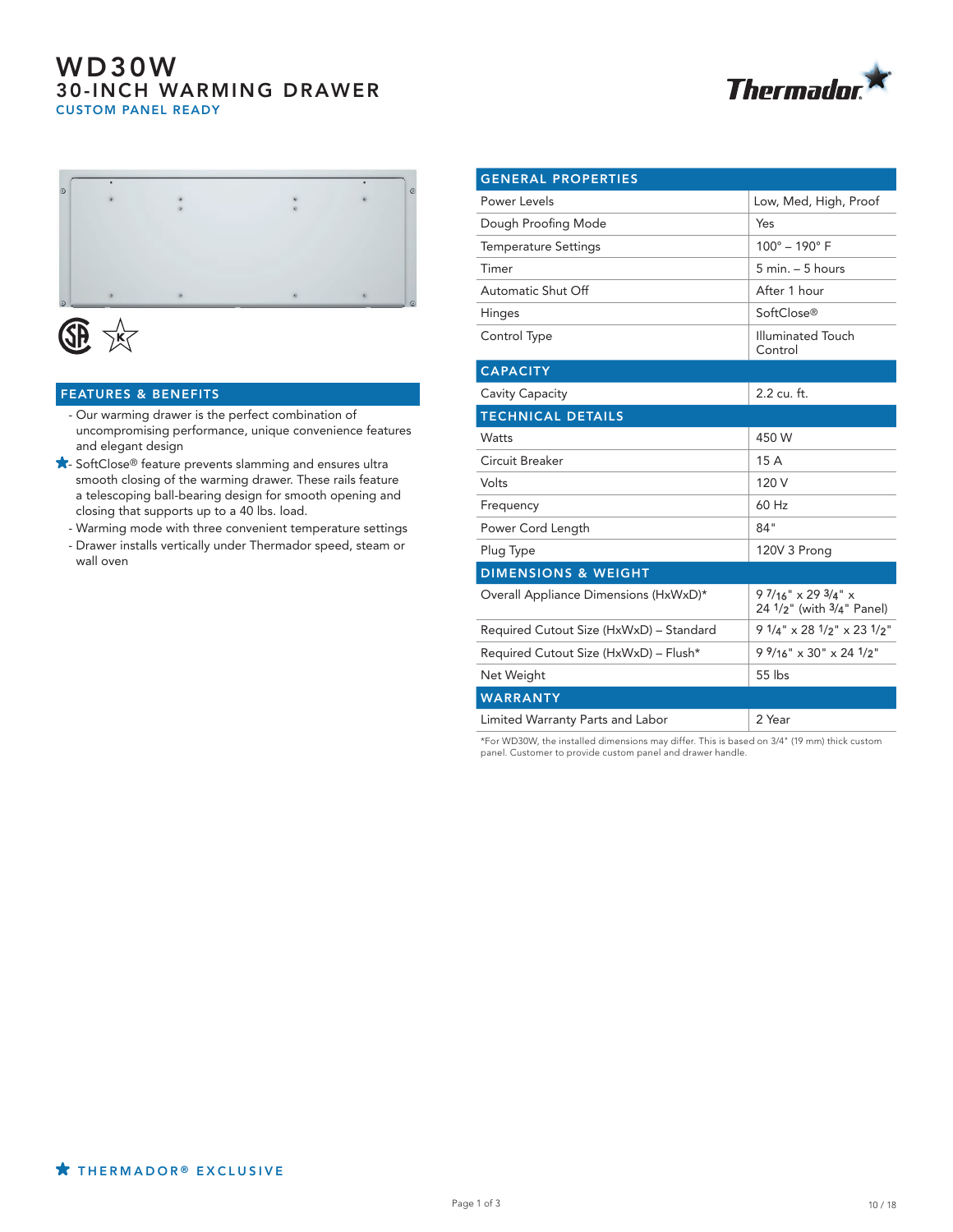## WD30W 30-INCH WARMING DRAWER CUSTOM PANEL READY



#### 30-INCH WARMING DRAWER AND CUTOUT DIMENSIONS